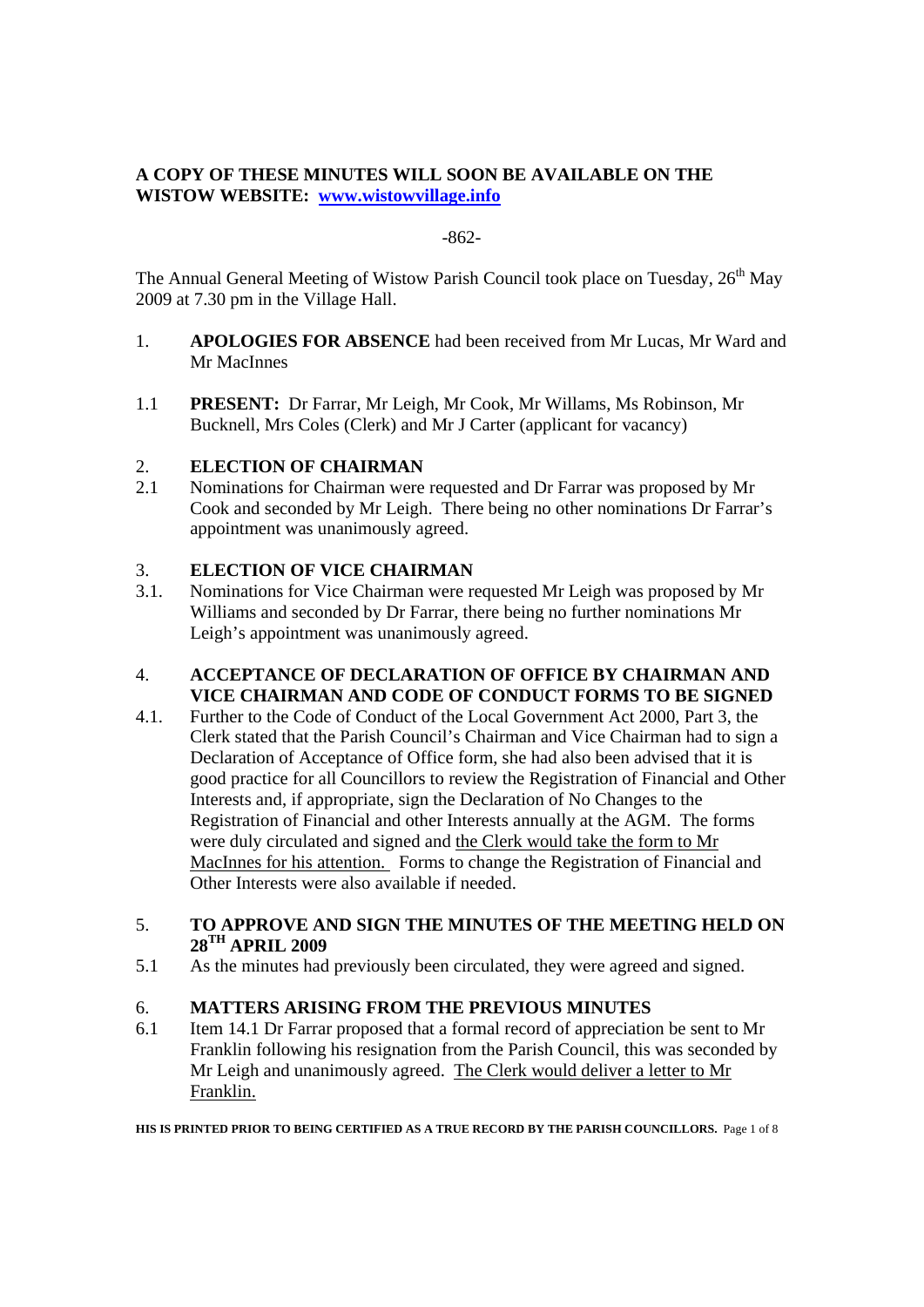- -863-
- 6.2 Item 6.3, Dr Farrar reported that the lamppost in Church Street is labelled PC17.
- 6.3. Item 6.1, Mr Cook clarified that the Parish Paths Partnership grant is to open up the permissive footpath at the bottom of Harris Lane and reinstate the old Waterloo bridge to give a circular walk.

# 7. **MEMBERS DECLARATION OF INTEREST FOR THE ITEMS ON THIS AGENDA**

- 7.1 It was noted that as Mr Leigh and Mr Cook were members of the Village Hall Committee, they had declared openly their personal interests under the New Code of Conduct of the Local Government Act 2000, Part 3, and therefore were still able to participate in aspects of business dealing with the Village Hall. Mr Cook had also declared openly that as the current Village Handyman, he would not take part in any discussions that involved work to be undertaken by the Village Handyman.
- 7.2 Mr Bucknell declared an interest with regard to any items under Agenda Item 11, as a member of the Huntingdon District Council.

## 8. **COMMUNITY LIAISON OFFICER – ANY POLICE OR CRIME ISSUES TO BE DISCUSSED**

- 8.1 In the absence of the Community Liaison Officer the Clerk read out an email circulated via the E-Cops system regarding concern over charity leaflets that were being distributed in the area from Europe Family Links or The Winnicott Foundation. Any leaflets delivered with a registered charity number on them of 6277821 are not legitimate and the police are looking for descriptions of the people delivering them. It was agreed to use the notice board to circulate such Ecops emails.
- 9. **FINANCE a) To approve the financial statement/payment of accounts for April**
- 9.1 As this had been circulated around the Councillors present prior to this meeting, and there being no further comments these were voted upon and unanimously confirmed as being a true record.

| b) To approve payment of outstanding amounts           |           |  |  |  |
|--------------------------------------------------------|-----------|--|--|--|
| Mr C Leigh, cost of 150 copies for Open Meeting        | 4.50<br>£ |  |  |  |
| CPALC – New Clerk's Intensive training course          | £200.00   |  |  |  |
| (no invoice for this had yet been received but the     |           |  |  |  |
| expenditure needs to be approved as payment will       |           |  |  |  |
| be required at registration for the course on $10/6$ ) |           |  |  |  |
| Mrs P Coles salary (April/May 09 as per minute 13,     |           |  |  |  |
| $28^{th}$ April 2009)                                  | £348.42   |  |  |  |
| Mr L T Gray, grass cutting                             | f244 44   |  |  |  |

**HIS IS PRINTED PRIOR TO BEING CERTIFIED AS A TRUE RECORD BY THE PARISH COUNCILLORS.** Page 2 of 8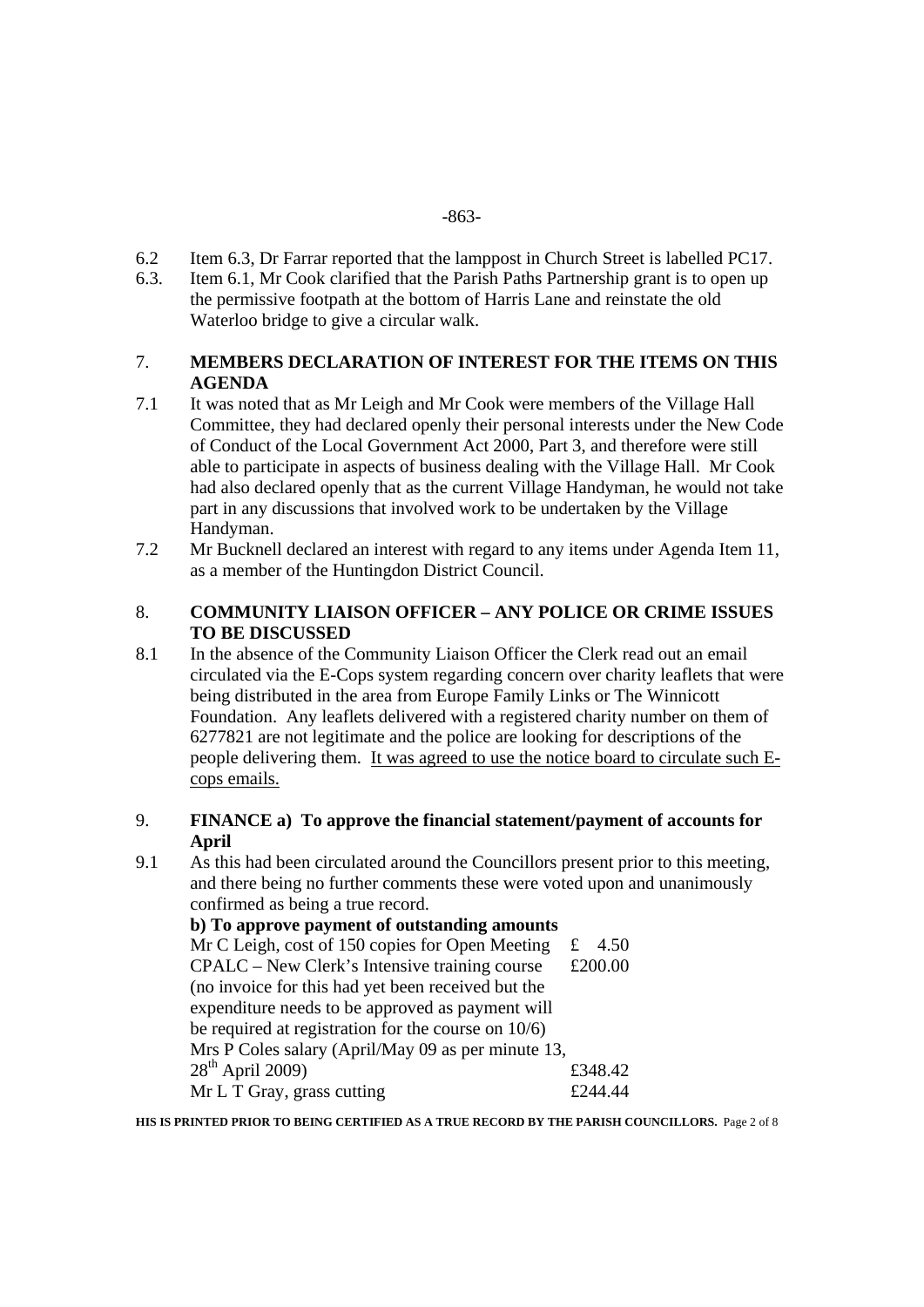9.2 These payments listed were formally approved at this meeting and the cheques duly signed.

#### **c) To review cash flow and resolve anticipated issues**

9.3 Following on from item 7.5 of the last minutes, the Clerk had prepared a letter to Alliance & Leicester bank to request the closure of the two Church Wall Accounts and to request a review of signatories. This was signed ready for sending.

## 10. **CORRESPONDENCE**

- 10.1 The Clerk had received a telephone call from Mrs Cracknell regarding the preparation of a flower bed around her husband's memorial tree. She felt very strongly that her intention had been to plant the tree into the natural verge and had not wanted it as part of a formal bed. She had also planted bulbs to come up through the grass which she feared had been dug up. The Clerk reported that she had passed Mrs Cracknell's feelings onto Mr Franklin, Wistow in Bloom, who were planting shrubs in some verges. The Parish Council agreed that no further action could be taken but were aware of the feeling in the village that the rural appeal of the village would be lost with too much planting.
- 10.2 A request from the Rotary Club of Ramsey for a donation towards the refurbishment of the Christmas Float. After much discussion this was declined. Further discussion ensued and it was agreed to allocate £500 in the budget to be used as donations for local projects. The Clerk would add the item to the budget.
- 10.3 A letter from Mr Franklin, Wistow in Bloom, requesting permission to put a lectern on the green which would provide information on the types of trees. Following discussion it was agreed that this would become a liability in terms of maintenance and insurance and regrettably not be possible. The Clerk would inform Mr Franklin.
- 10.4 CCC had issued a letter regarding the 'Big Lunch' initiative and the closure of roads to accommodate any events. The Clerk would make enquiries about road closures.
- 10.5 A letter had been received from Luminus Group regarding training course
- 10.6 HDC had sent out a list of Executive Responsibilities which had been circulated by email.
- 10.7 Details of an Open Public Meeting of Huntingdonshire Community Safety Partnership, also circulated by email.

## **CORRESPONDENCE PREVIOUSLY CIRCULATED**

- 10.8 Play England design manual
- 10.9 COPE newsletter May 09
- 10.10 Public Sector Duties equality
- 10.11 Good Councillor Guide
- 10.12 Public Meetings Schedule May
- 10.13 The Playing Field
- 10.14 Clerks and Councillors Direct

**HIS IS PRINTED PRIOR TO BEING CERTIFIED AS A TRUE RECORD BY THE PARISH COUNCILLORS.** Page 4 of 8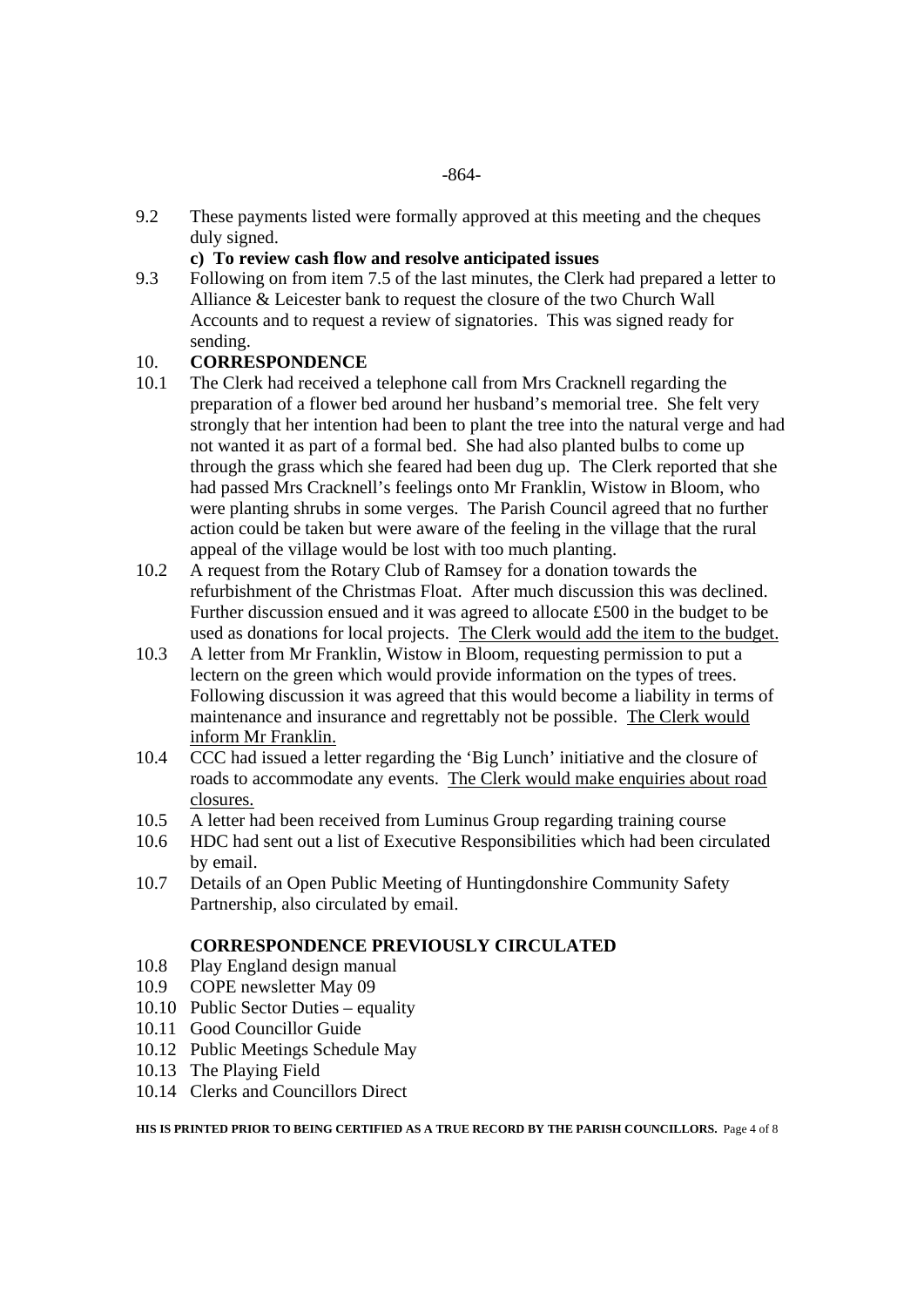#### 11. **TO CONSIDER ANY PLANNING APPLICATIONS RECEIVED - PARISH COUNCIL CONSULTATION – APPLICATION 0900342OUT**  Demolition and clearance of redundant buildings, reclamation and remediation of land and redevelopment for mixed uses including housing (at least 650 units), employment (at least 10 ha), neighbourhood centre and open space. RAF Upwood, Ramsey Road, Bury

- 11.1 Mr Bucknell was asked to give a summary of the outline permission being sought. The development would be where existing buildings are and include making use of the larger buildings for community facilities. Provision has been made to improve communications and provide cycle and foot paths.
- 11.2 As a response to the consultation was required by  $1<sup>st</sup>$  June, a vote was taken and the majority voted to approve the outline permission for the following reasons. **Huntingdonshire LDF Core Strategy 2009 Policy CS4 Affordable Housing** in this development addresses the need for affordable housing in the district 40%. **PPS3 Housing** strategic housing policy objectives and our goal to ensure that everyone has the opportunity to live in a decent home, which they can afford in a community where they want to live.

**PPG13 Transport** to promote more sustainable transport choices both for carrying people and promote accessibility to jobs, shopping, leisure facilities and services by public transport, walking and cycling and to reduce the need to travel, especially by car.

# 12. **VILLAGE HALL COMMITTEE –two representatives from the Parish Council for the forthcoming year**

12.1 Mr Cook and Mr Leigh would both continue as representatives.

## 13. **VACANCY FOR PARISH COUNCILLOR AND COVER FOR MS ROBINSON**

- 13.1 Ms Robinson had informed the Council that was going into hospital for a major operation on 1st June and that she would need some recovery time. Mr Bucknell was co-opted to cover for Ms Robinson during her period of sickness. She was wished a speedy recovery.
- 13.2 There were two applicants for the vacancy following Mr Franklin's resignation, Mr Jeremy Carter of The Grove and Ms Deborah Rice from Harris Lane. Mr Carter was present at the meeting and was given the opportunity to tell the Council why he wished to join. Ms Rice was unable to attend. Mr Carter was thanked for coming and asked to leave the meeting so that the Parish Council could discuss the applicants and decide.
- 13.3 Following much discussion it was agreed by the majority to ask Mr Carter to join the Parish Council and to ask Ms Rice to join as an ex-officio member. The Clerk would contact them both.

HIS IS PRINTED PRIOR TO BEING CERTIFIED AS A TRUE RECORD BY THE PARISH COUNCILLORS. Page 5 of 8

#### -865-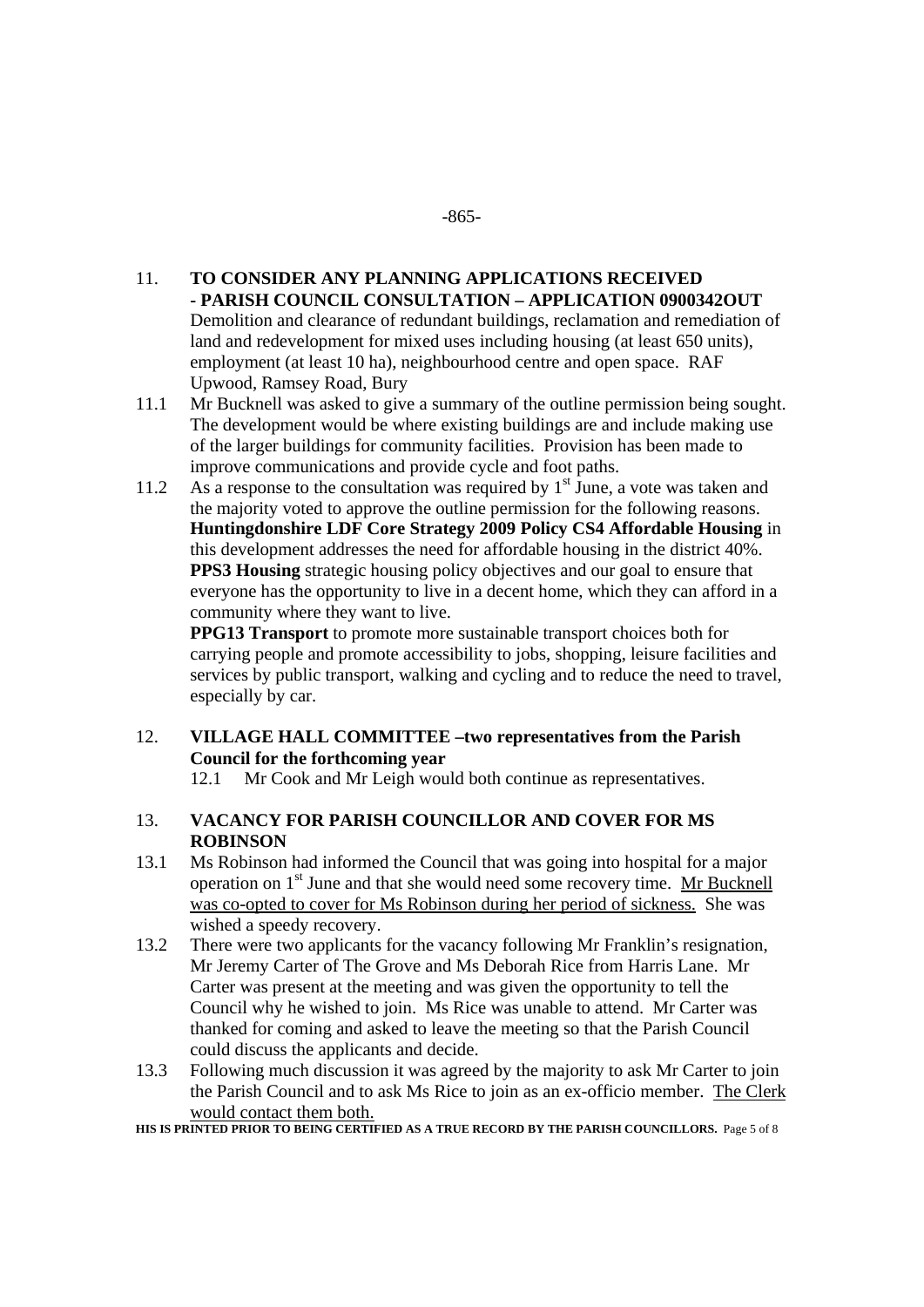# 14. **PARISH PLAN working parties feedback and updates including any reallocation of responsibilities**

 a) Traffic and road issues Ms Robinson and Mr MacInnes – nothing to report Mr Cook reported that he now had two volunteers for Speedwatch, Mr MacInnes and Mr Berry from The Three Horseshoes and it was being very successful. b) Pedestrians – Mr Cook At the Open Meeting it was mentioned that the hedge at Rooks Grove was encroaching onto the footpath, the Clerk would deliver a polite letter to Mr and Mrs Juggins asking them to cut the hedge back after nesting season to restore the footpath to its original width.

c) Lighting – Dr Farrar, nothing to report

d) Litter – Ms Robinson. Flytipping had been cleared.

 e) Countryside – Mr Cook. Dogs on leads signs will be requested and replaced as requested. Further to item 6.3 of these minutes. Cambs County Council would be involved in supplying and fitting the bridge to open up the ancient right of way and provide a circular walk between Upwood and Wistow. CCC will have to apply to reinstate the path and a timescale is unknown.

 f) Activities, sports clubs, societies – Dr Farrar. The History Society is putting information on boards for Heritage Day. Mr Williams passed on the name and contact details of someone interested in the Society.

 It was agreed to advertise the compost giveaway for Heritage Weekend, the Clerk will put up notices.

g) Village Hall – Mr Leigh and Mr Cook. Minutes of the AGM were passed round. There have been more discussions regarding the proposed extension. h) Flooding – Mr Bucknell – nothing to report

i) Village sign – Mr Williams. The Clerk reported that the grant of  $£500$  has been received. A mock up of the sign was shown and it was agreed that there would be a meeting on  $8<sup>th</sup>$  June to finalise the design. Mr Cook had the bricks, Mr Williams would order the post and it was agreed to move forward with building the plinth. Ms Robinson would try to get a colour version of the sign printed at actual size prior to the meeting.

Following discussion the new headings and responsibilities under this agenda item in future will be:

- a) Traffic and road issues (including pedestrians) Mr MacInnes/Mr Bucknell
- b) Litter Mr Bucknell
- c) Countryside Mr Cook
- d) Leisure facilities (including Playground) Dr Farrar/Mr Williams
- e) Village Hall Mr Leigh/Mr Cook
- f) Village Sign Dr Farrar/Mr Williams

**HIS IS PRINTED PRIOR TO BEING CERTIFIED AS A TRUE RECORD BY THE PARISH COUNCILLORS.** Page 5 of 8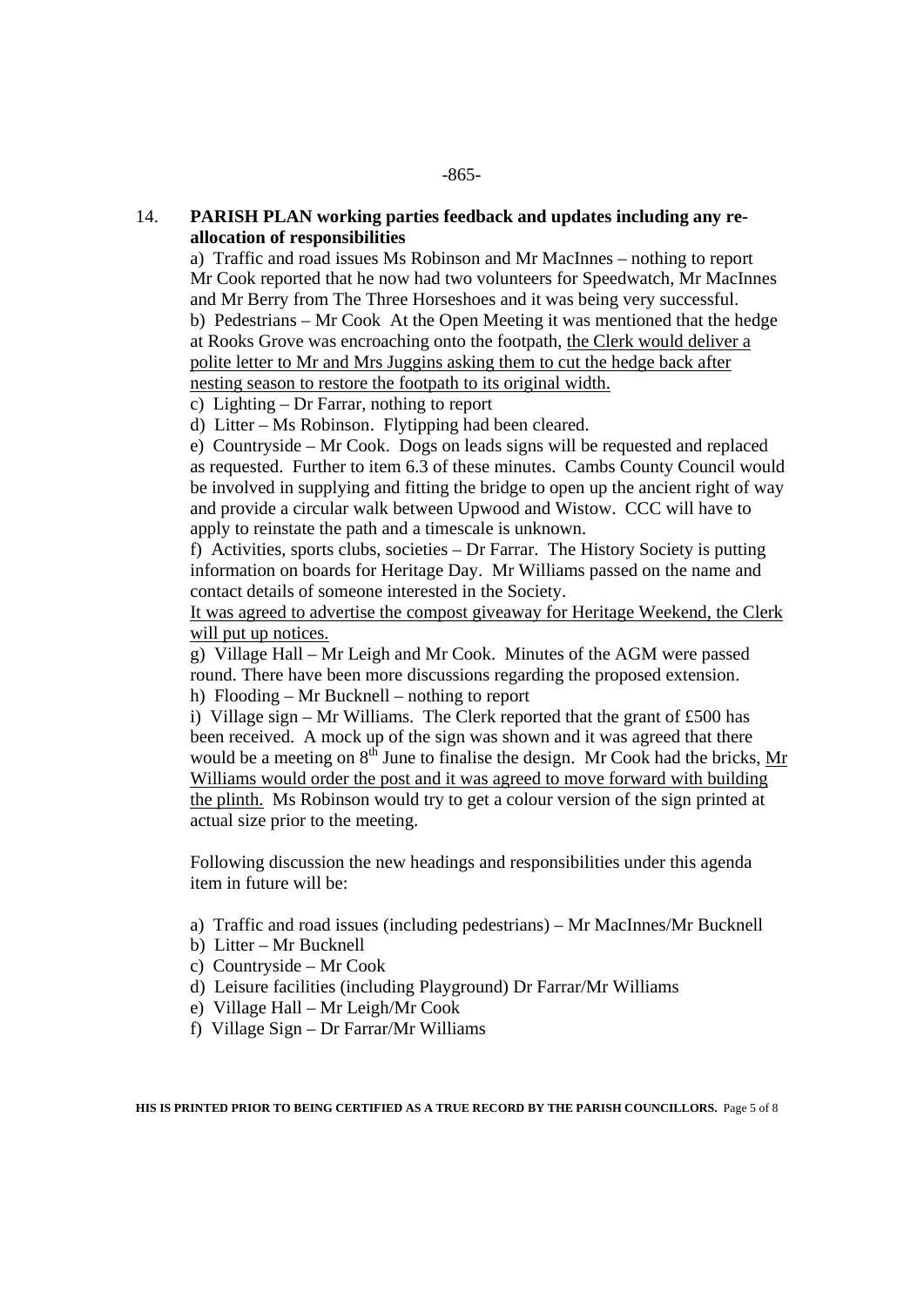15. a) Playground – Mr Cook. The Bin rota/risk assessment rota will need to be amended. Dr Farrar reported that he had attended a meeting regarding playfunding. Grants were available up to £50,000 for projects in consultation with the village, aimed at  $7 - 13$  year olds. A meeting was set up for  $4<sup>th</sup>$  June at 7.30 to start a working party to look into setting up the consultation and developing a project. Dr Farrar, Mr Bucknell, Mr Williams and Mr Leigh all expressed a wish to be involved.

 b) Grasscutting – Mr Cook and Clerk. The boundary of the playing field with Oaklands Close needed to be strimmed. The Clerk would contact Mr Gray

 c) Grants – Mr Bucknell. Nothing to report. Mr Williams enquired whether it would be possible to apply for a Wind Farm Grant for the village sign for the reclaimed post and bricks. The Clerk would make enquiries.

 d) Wistow Bridge – The Clerk had received an email and draft proposal for the traffic calming on the bridge which had been circulated. This will be posted on the notice board.

 e) Allotments Dr Farrar summarised the current situation following a letter from Mr P Burton refuting the new tenancy agreement and rent increase. It was agreed that we need definitive answers from an expert whether the Parish Council are within their rights to increase the rent and the exact position with the Agricultural Holdings Act. It was agreed to pay a nominal fee for that advice and Mr Cook agreed to make enquiries.

 Following discussion the new headings and responsibilities for this agenda item in future will be:

- a) Grass cutting Mr Cook/Clerk
- b) Grants Mr Bucknell
- c) Wistow Bridge Mr Leigh/Clerk
- d) Allotments All

 Dr Farrar proposed that a manual be produced on the items that keep Wistow running. He and the Clerk would start with grass cutting and produce a record of what is required.

#### 16. **ITEMS FOR THE WISTOW WARBLER AND WEBSITE – to inform Mr Dransfield and Dr Farrar of relevant articles (also any other communication issues)**

- 16.1 Mr Dransfield will need to be informed of the changes to the Parish Council
- 16.2 A new email address had been set up for the Clerk: parishclerk@wistowvillage.info

**HIS IS PRINTED PRIOR TO BEING CERTIFIED AS A TRUE RECORD BY THE PARISH COUNCILLORS.** Page 6 of 8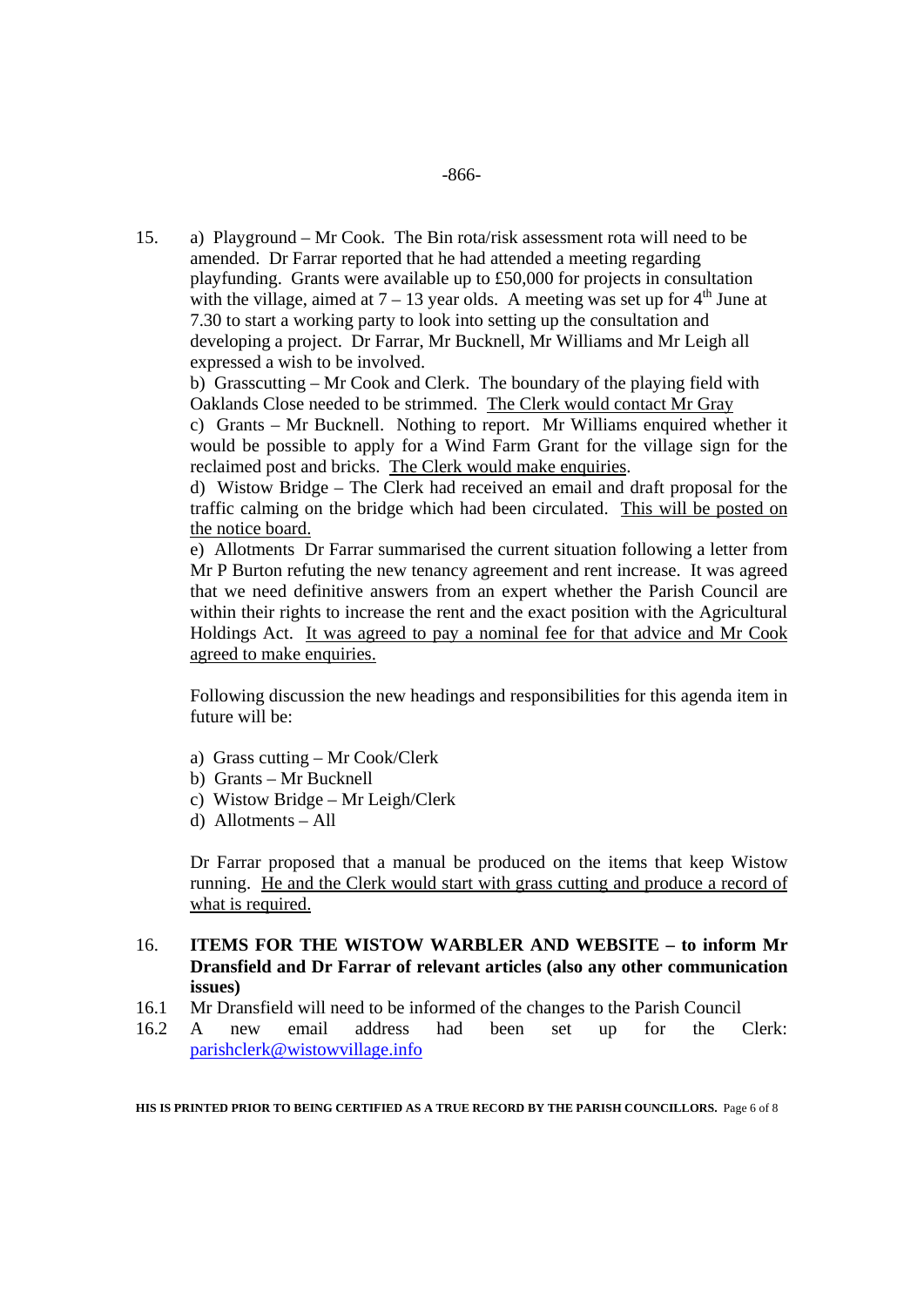#### -867-

#### 17 **MONTHLY AUDIT – nominee for next meeting**

17.1 Mr Cook agreed to carry out the monthly audit for June

## 18. **DATE OF NEXT MEETING**

18.1 The next meeting will be held on Tuesday,  $30<sup>th</sup>$  June at 7.30 pm in the Village Hall

There being no further business the meeting closed at 10 pm.

#### **PLANNING APPLICATIONS RECEIVED FROM JANUARY 2008**

Wistow Parish Council - WPC Huntingdonshire District Council - HDC Not Yet known - NYK

|                                                            |                                                        |                                                                                                                     | <b>Approved and</b>    |
|------------------------------------------------------------|--------------------------------------------------------|---------------------------------------------------------------------------------------------------------------------|------------------------|
| <b>Date</b><br><b>App.Number</b>                           | <b>Property Address</b>                                | <b>Purpose</b>                                                                                                      | WPC                    |
| <b>HDC</b><br>4/1/08<br>08/00500/FUL<br>$Yes -$<br>18/6/08 | Rookes Grove Farm,<br>Mill Road, Wistow                | Erection of 2 dwellings and<br>access road                                                                          | $Yes -$<br>26/2/08     |
| 08/00599/FUL<br><b>NYK</b>                                 | Poultry Houses, Shillow Hill, Erection of Agricultural |                                                                                                                     | $Yes -$                |
|                                                            | Wistow                                                 | dwelling                                                                                                            | 25/3/08                |
|                                                            | 008/03478/FUL Threeways, Church Street                 | Add pitched roof to flat<br>extension at rear                                                                       | <b>Yes</b><br>07/01/09 |
| 0900055FUL                                                 | Rectory Farm, Wistow Rd<br><b>Broughton</b>            | Erection of agricultural<br>building to house free<br>range hens                                                    | No comment<br>24/02/09 |
| 0900342OUT                                                 | RAF Upwood, Ramsey Rd<br>Bury, PE26 2XN                | Demolition and clearance of Yes<br>redundant buildings,<br>reclamation and remediation<br>of land and redevelopment | 29/5/09                |

**HIS IS PRINTED PRIOR TO BEING CERTIFIED AS A TRUE RECORD BY THE PARISH COUNCILLORS.** Page 7 of 8